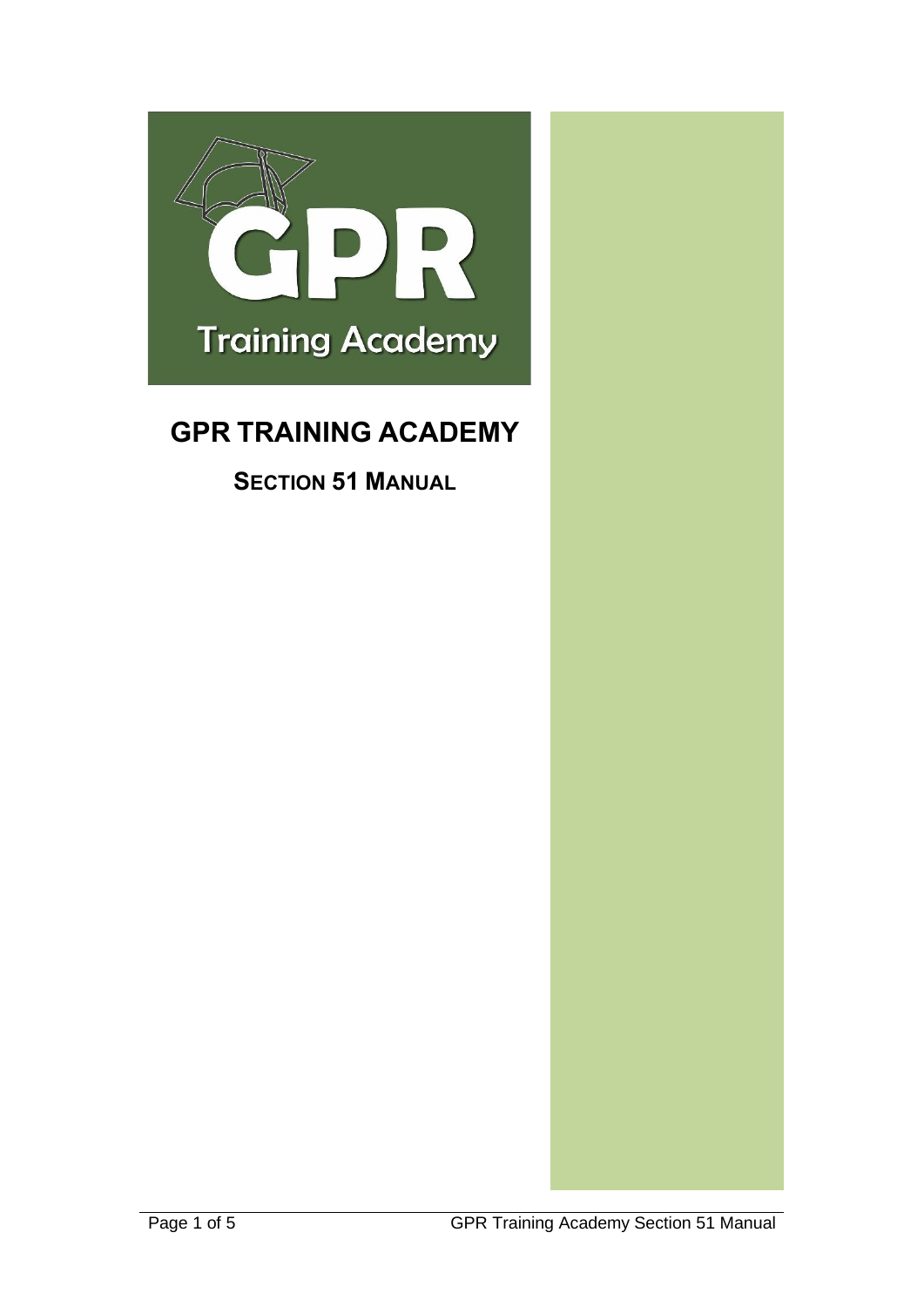## **Table of Contents**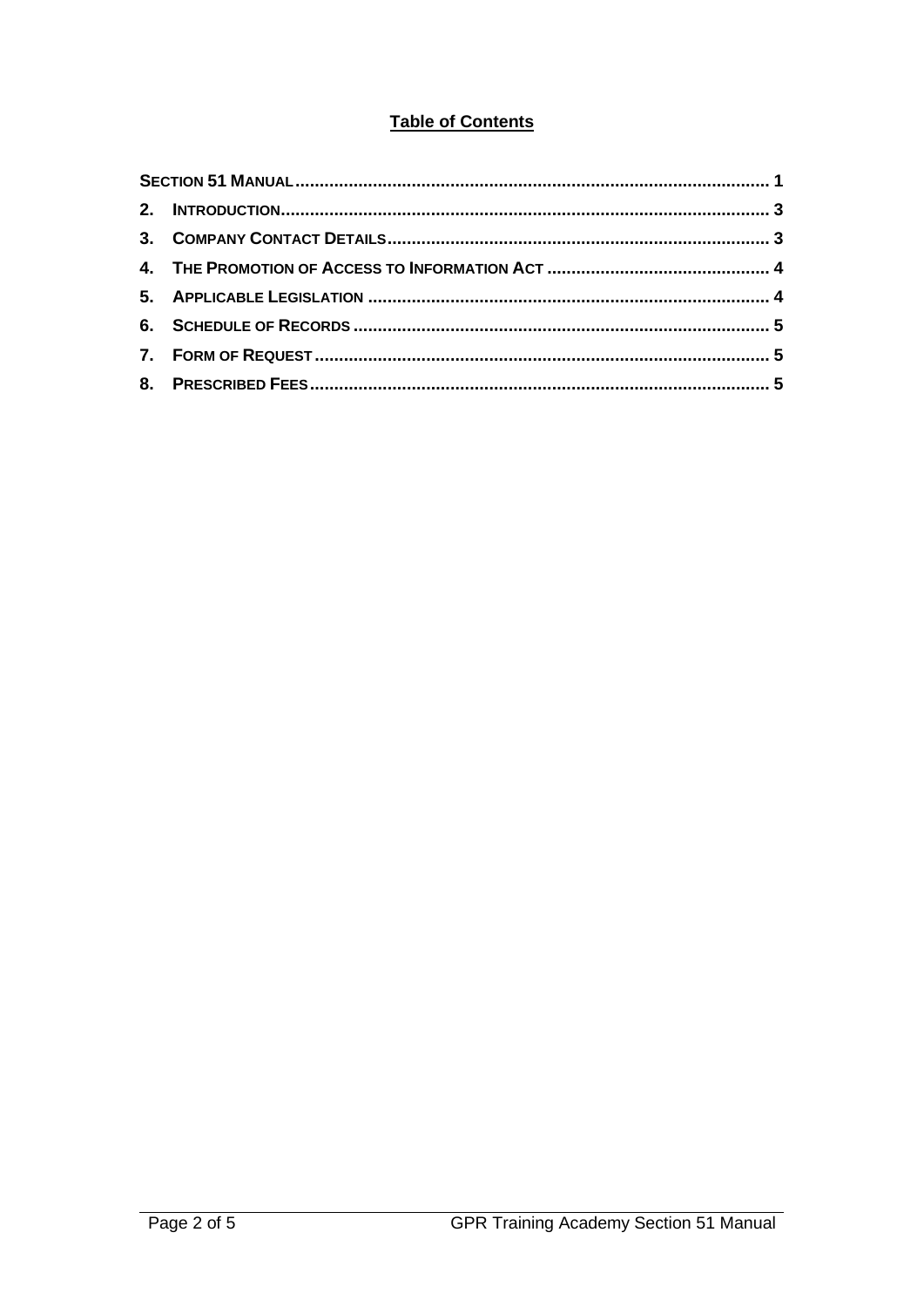#### <span id="page-2-0"></span>**2. INTRODUCTION**

GPR Training Academy (Pty) Ltd (GPR) is a 51% black owned company, established in 2014 as an extension of the training division at GP Retail Operations (GP). GP was involved with full qualification learnerships since 2007.

Quality assurance and compliance is one of the key factors of GPR and GPR strive for excellence in these fields. As an accredited training provider GPR is guided by the following compliance pillars:

- Full qualification learnerships
- Accredited facilitators, assessors and moderators
- Accredited learning materials

The focus of GPR is on National Qualifications Framework (NQF) Level 1, 2 and 3 full qualification learnerships. However, learners on NQF Level 4 and 5 have also been enrolled on full qualification learnerships. The field of specialisation is aimed at the wholesale and retail industry and the learnerships are registered under the Wholesale and Retail Sector Education and Training Authority (W&R SETA).

GPR's relationship with the W&R SETA is an accrual of more than a decade of liaison and quality assurance, and GPR are proud to be one of their valued stakeholders.

Disabled learners, specifically within the deaf community, is one of the main facets for GPR and the addition of a full-time South Africa Sign Languages Interpreter has aided the further development of this field.

With the accumulative experience in the field of training and development, the managers, facilitators, assessors and moderators at GPR have proven to be a force to be reckoned with.

**Note:** GPR's Section 51 Manual forms part of GP's Section 51 Manual.

#### <span id="page-2-1"></span>**3. COMPANY CONTACT DETAILS**

| <b>GPR Training Academy (Pty) Ltd</b> |                            |  |  |  |
|---------------------------------------|----------------------------|--|--|--|
| <b>Street Address</b>                 | 19 Florence Ribeiro Street |  |  |  |
|                                       | Muckleneuk                 |  |  |  |
|                                       | Pretoria                   |  |  |  |
|                                       | 0181                       |  |  |  |
| Postal Address                        | P.O. Box 34                |  |  |  |
|                                       | Groenkloof                 |  |  |  |
|                                       | 0027                       |  |  |  |
| Telephone Number                      | 012 343 6859               |  |  |  |
| Fax Number                            | 012 343 7610               |  |  |  |
| Email                                 | info@gprtraining.co.za     |  |  |  |

Persons designated/duly authorised:

| <b>Person</b>        | <b>Role</b>                                                                     |
|----------------------|---------------------------------------------------------------------------------|
| Charis van der Merwe | Chief Human Resources and Training Officer<br>and<br><b>Information Officer</b> |
| J du Plessis         | <b>Senior Training Manager</b>                                                  |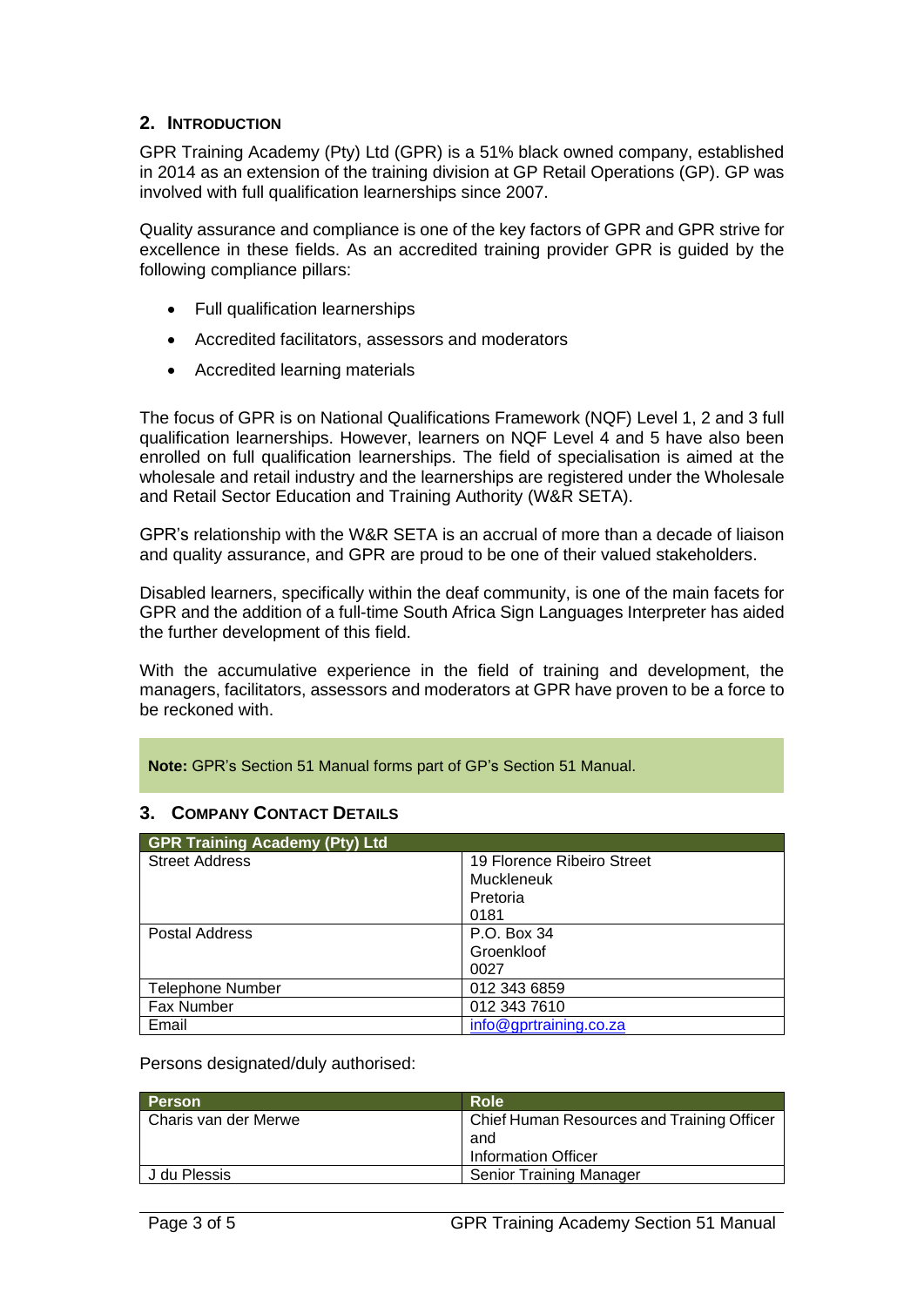#### <span id="page-3-0"></span>**4. THE PROMOTION OF ACCESS TO INFORMATION ACT**

- a. The Promotion of Access to Information Act, 2000 (PAIA) grants a requester access to records of a private body, if the record is required for the exercise or protection of any rights. If a public body lodges a request, the public body must be acting in the public interest.
- b. Requests in terms of PAIA shall be made in accordance with the prescribed procedures, at the rates provided. The forms and tariff are dealt with in paragraphs 6 and 7 of the Act.
- c. Requesters are referred to the *[Guide on How to Use The Promotion of Access](https://www.sahrc.org.za/home/21/files/Section%2010%20guide%202014.pdf)  [to Information Act 2 Of 2000](https://www.sahrc.org.za/home/21/files/Section%2010%20guide%202014.pdf)* in terms of Section 10 which has been compiled by the South African Human Rights Commission (SAHRC), containing information for the purposes of exercising Constitutional Rights. (The Guide is available from the SAHRC's website: [https://www.sahrc.org.za/\)](https://www.sahrc.org.za/)

The contact details of the SAHRC are:

| <b>South African Human Rights Commission</b> |                                |  |  |  |
|----------------------------------------------|--------------------------------|--|--|--|
| <b>Street Address</b>                        | 27 Stiemens Street             |  |  |  |
|                                              | <b>Braamfontein</b>            |  |  |  |
|                                              | Johannesburg                   |  |  |  |
|                                              | 2000                           |  |  |  |
| <b>Postal Address</b>                        | Private Bag 2700               |  |  |  |
|                                              | Houghton                       |  |  |  |
|                                              | 2041                           |  |  |  |
|                                              |                                |  |  |  |
| <b>Telephone Number</b>                      | 011 877 3600                   |  |  |  |
| Fax Number                                   | 011 403 0625                   |  |  |  |
| Email                                        | gautengcomplaints@sahrc.org.za |  |  |  |

#### <span id="page-3-1"></span>**5. APPLICABLE LEGISLATION**

| <b>No</b>      | <b>Reference</b> | <b>Act</b>                                            |
|----------------|------------------|-------------------------------------------------------|
|                | No 61 of 1973    | <b>Companies Act</b>                                  |
| 2              | No 98 of 1978    | Copyright Act                                         |
| 3              | No 55 of 1998    | <b>Employment Equity Act</b>                          |
| 4              | No 95 of 1967    | Income Tax Act                                        |
| 5              | No 66 of 1995    | <b>Labour Relations Act</b>                           |
| 6              | No 89 of 1991    | Value Added Tax Act                                   |
| $\overline{7}$ | No 37 of 2002    | Financial Advisory and Intermediary Services Act      |
| 8              | No 75 of 1997    | <b>Basic Conditions of Employment Act</b>             |
| 9              | No 69 of 1984    | <b>Close Corporations Act</b>                         |
| 10             | No 25 of 2002    | <b>Electronic Communications and Transactions Act</b> |
| 11             | No 2 of 2000     | Promotion of Access of Information Act                |
| 12             | No 30 of 1996    | Unemployment Insurance Act                            |
| 13             | No 97 of 1998    | <b>Skill Development Act</b>                          |